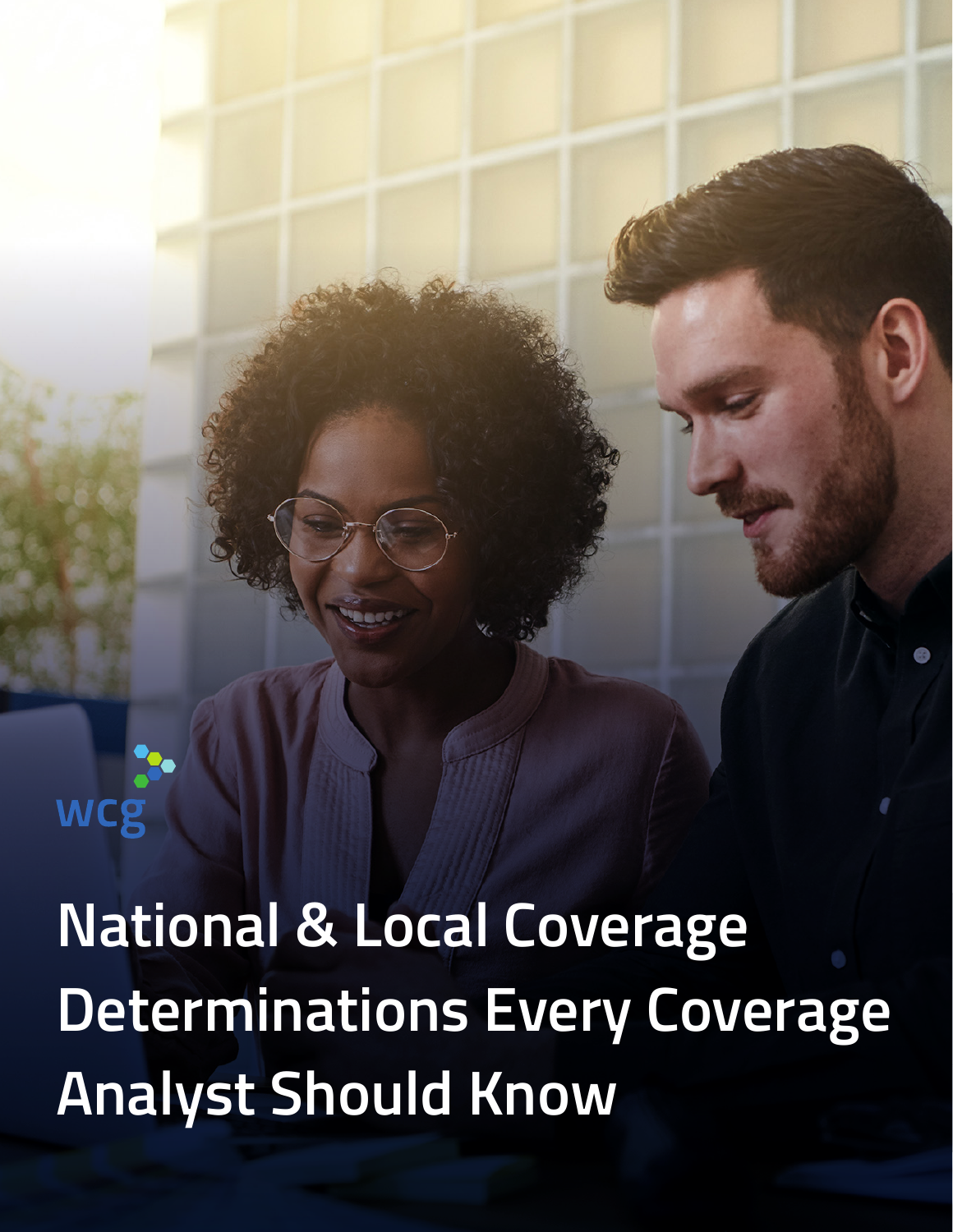# **Requirements for Medicare Coverage**

For a clinical trial to qualify for Medicare coverage under entity 310.1:

- The study needs to be under a Medicare benefit category, such as Drugs and Biologics.
- The trial must have therapeutic intent.
- Patients enrolling must be diagnosed with a disease, such as COVID-19 or breast cancer.
- The study must be deemed, meeting one of these criteria: funded by a government agency, supported or in collaboration with one of the approved government groups, conducted under an Investigational New Drug (IND) application or IND exempt.

What does it mean when a clinical trial qualifies for Medicare coverage under NCD 310.1? Medicare has defined the following items as routine costs in a clinical trial and covered by Medicare:

• Routine items or services performed absent a clinical trial. For example, if a patient population is diagnosed with breast cancer, these patients will undergo routine care for breast cancer irrespective if they participate in a clinical. During coverage analysis, look at national treatment

guidelines or appropriate use imaging criteria to evaluate if items are billable to Medicare in the routine care setting.

- Coverage for items or services required for the provision of an investigational product - this may include an IV infusion or a subcutaneous injection of the drug itself.
- Items or services used to prevent, detect, monitor or treat the side effects of a study regimen - to identify side effects, look at the informed consent or investigator's brochure, as well as drug labels for treatments available on the market today.

Note that Medicare will never pay for items provided for free  $-$  or otherwise paid for  $-$  by the sponsor.

## CASE STUDY #1 COVID-19

Let's consider how NCD 310.1 will aid with coverage analysis of a clinical trial studying the effectiveness of drug ABC123 in decreasing symptoms of COVID-19 on hospitalized patients. The trial is conducted under an IND. The sponsor is not paying for daily physical exams or CMPs during the hospitalization or at screening, and the sponsor is not paying for the IV infusion of ABC123.

- Is this study considered a qualifying clinical trial under NCD 310.1?
- This study would fall under the benefit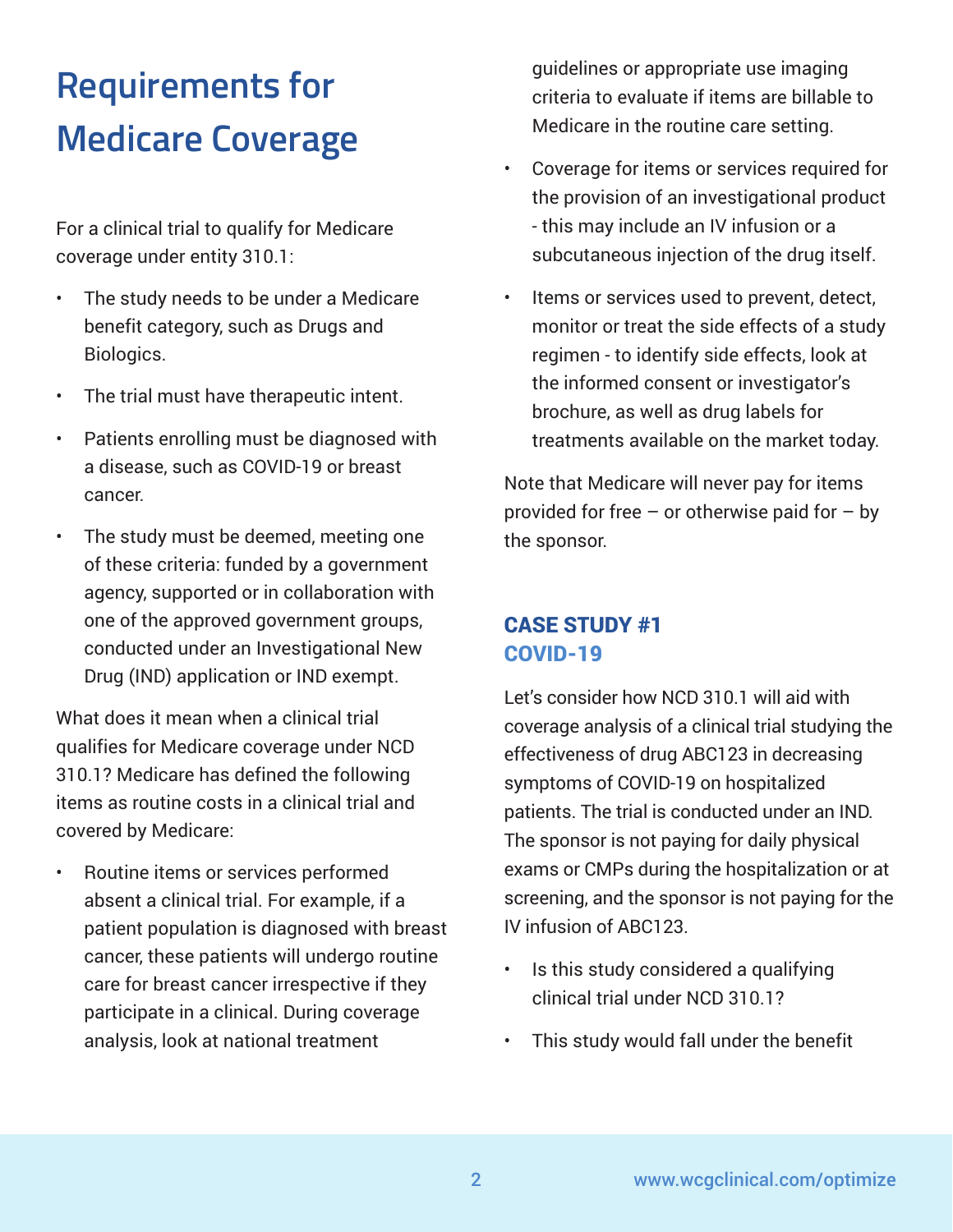category of drugs and biologics, enrolling patients diagnosed with COVID-19. The study is conducted under an IND, so this is a qualifying clinical trial under NCD 310.1.

- What about Medicare coverage of the physicals and CMPs for which the sponsor is not paying? National guidelines for the treatment of hospitalized COVID-19 patients include a recommendation to perform a physical exam and a CMP when the patient is first admitted to the hospital and every day that they are hospitalized for COVID-19. Since the physical exam and lab tests would be billed to the patient's insurance, regardless of if they are enrolled in this clinical trial or not, these items are considered routine care. They would be billable to Medicare, supported by NCD 310.1.
- What about the IV infusion of ABC123? Remember, NCD 310.1 includes coverage for items or services required for the provision of the investigational product. Since we need to perform an IV infusion to administer ABC123, Medicare sees this infusion as a required item to provide the study drug, so it is billable under NCD 310.1.

NCD 310.1 includes a small but significant statement for coverage analysis: All other Medicare rules apply. What does that mean? Well, NCD 310.1 is not the only Medicare NCD that clarifies coverage for items or services such as lab tests and MRIs – other NCDs exist, and will impact a coverage analysis. Similarly,

LCDs will provide coverage guidance for items or services, which will apply to a specific region of the country. Additionally, the Medicare Benefit Policy Manual and the Medicare Claims Processing Manual delve into how many items are or are not billable under Medicare rules. Therefore, an analyst needs to determine how NCDs, LCDs and Medicare Manuals are involved to perform a complete coverage analysis. We'll take a closer look at how these other sources can impact an analysis, below:

## CASE STUDY #2 METASTATIC COLON CANCER

This case study involves patients with metastatic colon cancer. To determine LCDs, we know that the institution is in Florida. This trial is qualifying, and none of the items are being paid for by the sponsor. Required imaging is standard for oncology studies: a CT scan of the chest, abdomen, pelvis and brain before treatment, and then every two cycles throughout treatment. The protocol also requires magnesium and GGT testing once per cycle throughout treatment. Can this institution bill these tests and scans to Medicare?

• NCD 220.1 states that diagnostic examinations of the head and other parts of the body performed by CT scanners are covered if medical and scientific literature plus opinion support the effective use of a scan. The oncology imaging appropriate use criteria (AUC) recommends for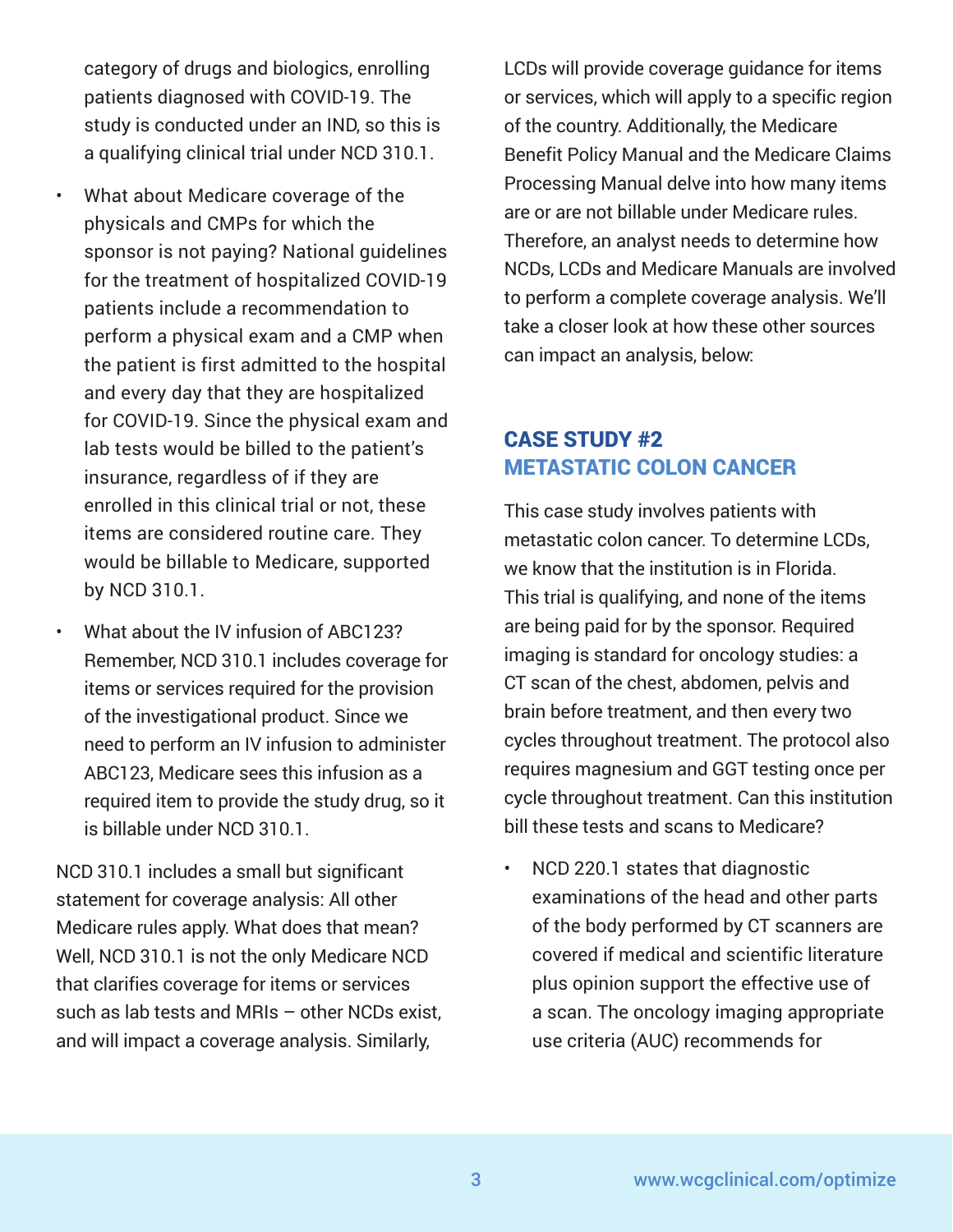metastatic colon cancer, including CT scans of the chest, abdomen and pelvis at pre-therapy and for monitoring of therapy.

- How do we interpret this information? NCD 220.1 leads us back to the medical literature required to determine whether an item is performed absent to trial per NCD 310.1. Since the NCCN AUC supports the CT scans, this meets the definition of a routine cost under both NCD 310.1 and NCD 220.1 requirements. On the other hand, a CT scan of the brain is not included in this appropriate use criteria, so we cannot consider the cost routine.
	- Magnesium is not indicated as a recommendation in the colon cancer guidelines. Still, the study drug's labeling information states that it is known to cause an increase in magnesium levels. LCD L34014, the Florida LCD for magnesium testing, states that magnesium testing will be considered medically necessary in the presence of signs or symptoms of hypomagnesemia or hypermagnesemia.
- How do we interpret this information? NCD 310.1 supports coverage for the prevention and monitoring of potential study drug complications. Since the study drug is known to cause magnesium-related side effects, a magnesium test once per cycle could be billed to prevent and monitor potential complications per NCD 310.1. However, LCD L34014 requires that the patients have existing signs or symptoms

of abnormal magnesium levels to justify this coverage. Even though coverage is supported under NCD 310.1, if these LCD conditions are not met, the magnesium test cannot be billed to Medicare.

- Similarly, GGT testing is not included in colon cancer guidelines. Labeling information for the study drug states that it is known to cause increased liver enzymes but does not specifically recommend GGT testing. GGT falls under NCD 190.32, which states that it is indicated to provide information about known or suspected hepatobiliary disease, e.g., when using medications known to have a potential for causing liver toxicity. However, it is generally unnecessary to repeat a GGT after a normal result unless new indications are present.
- How do we interpret this information? NCD 310.1 supports billing for the prevention and monitoring of potential studies or complications. The study drug in this case study is known to cause liver-related side effects. Per NCD 310.1, GGT testing once per cycle could be billed to prevent and monitor these potential complications. The NCD specifically limits drug side effect monitoring as an indication for coverage, but per the manufacturer's recommendation, the drug label for the study does not actually mention monitoring GGT.
- The NCD also requires a new indication to be present for repeat testing after a test result. We cannot predetermine if every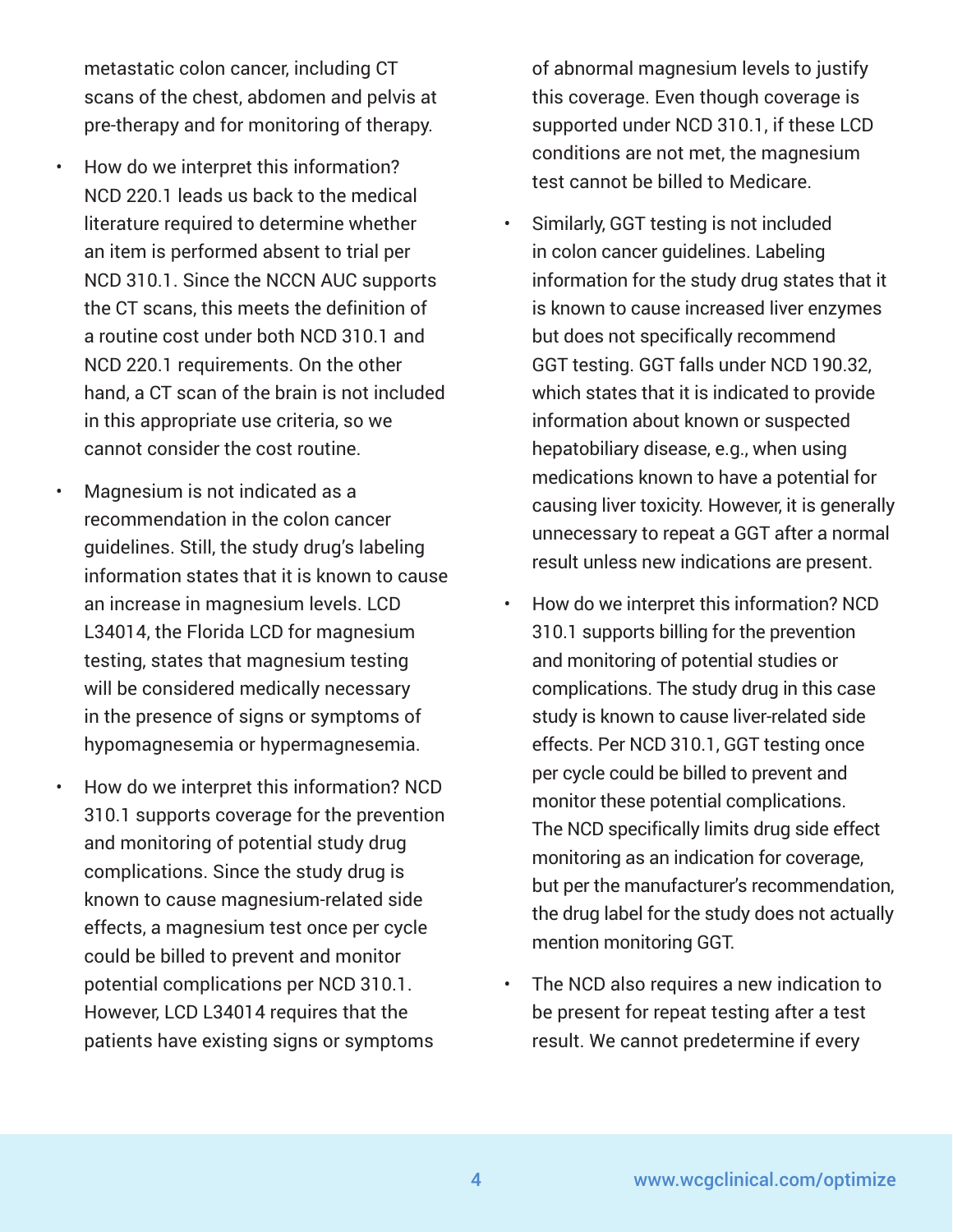patient enrolling will have an abnormal or normal test result at each cycle visit for this study. Therefore, we conclude that GGT cannot be billed to Medicare.

# CASE STUDY #3 AUTOLOGOUS CAR-T CELL THERAPY

This study focuses on patients having diffuse large B-cell lymphoma (DLBCL). It is a qualifying clinical trial under NCD 310.1 to study the effects of autologous CAR-T cell therapy on the patient's lymphoma. This study is performed in a Pennsylvania research site. We will focus on Medicare coverage for the protocol required items: leukapheresis (harvesting patient blood cells to manufacture the CAR-T cell product), infusion of the CAR-T cell product, hepatitis B testing, a CBC at screening and every day during the inpatient hospitalization following the CAR-T cell infusion, and finally, ferritin testing three times per week during the first week of post-infusion hospitalization.

• Medicare has released a new NCD 110.24 specifically for CAR-T cell therapy. Medicare will cover the use of CAR-T cell therapy in a clinical trial if the study uses the patient's own engineered T cells, and that the clinical trial qualifies for coverage under NCD 310.1. What exactly does this NCD cover? NCD 110.24, together with the Medicare Benefit Claims Processing Manual, provides coverage

for leukapheresis. In addition, NCD 110.24 covers the preparation of the cells for transport, receipt and preparation of the cells at the research site, plus administration of the CAR-T cells to the patient. In this case study, both the leukapheresis and the administration of the CAR-T cell product are covered under NCD 310.1 and NCD 110.24.

- What about lab tests? National guidelines recommend hepatitis B testing for all patients with DLBCL, so this test is routine care under NCD 310.1. However, "all other Medicare rules apply." NCD 210.6 states that the patient must be at "high risk" for hepatitis B to receive coverage for this test; and, being immunocompromised or having cancer is not defined as high risk for this NCD. Additionally, the NCD states that this test must be ordered in the primary care setting. Since our research site cannot guarantee that every patient screened will be at "high risk" for hepatitis B at screening, and those screening procedures are not performed at the primary care setting, this test is not billable to Medicare, with coverage limited by NCD 210.6.
- What about CBC tests?
	- At Screening: NCD 190.15 generally supports coverage for patients with blood cell disorders and bone marrow dysfunction based on their lymphoma diagnosis. Additionally, per the national guidelines, this test is a routine cost for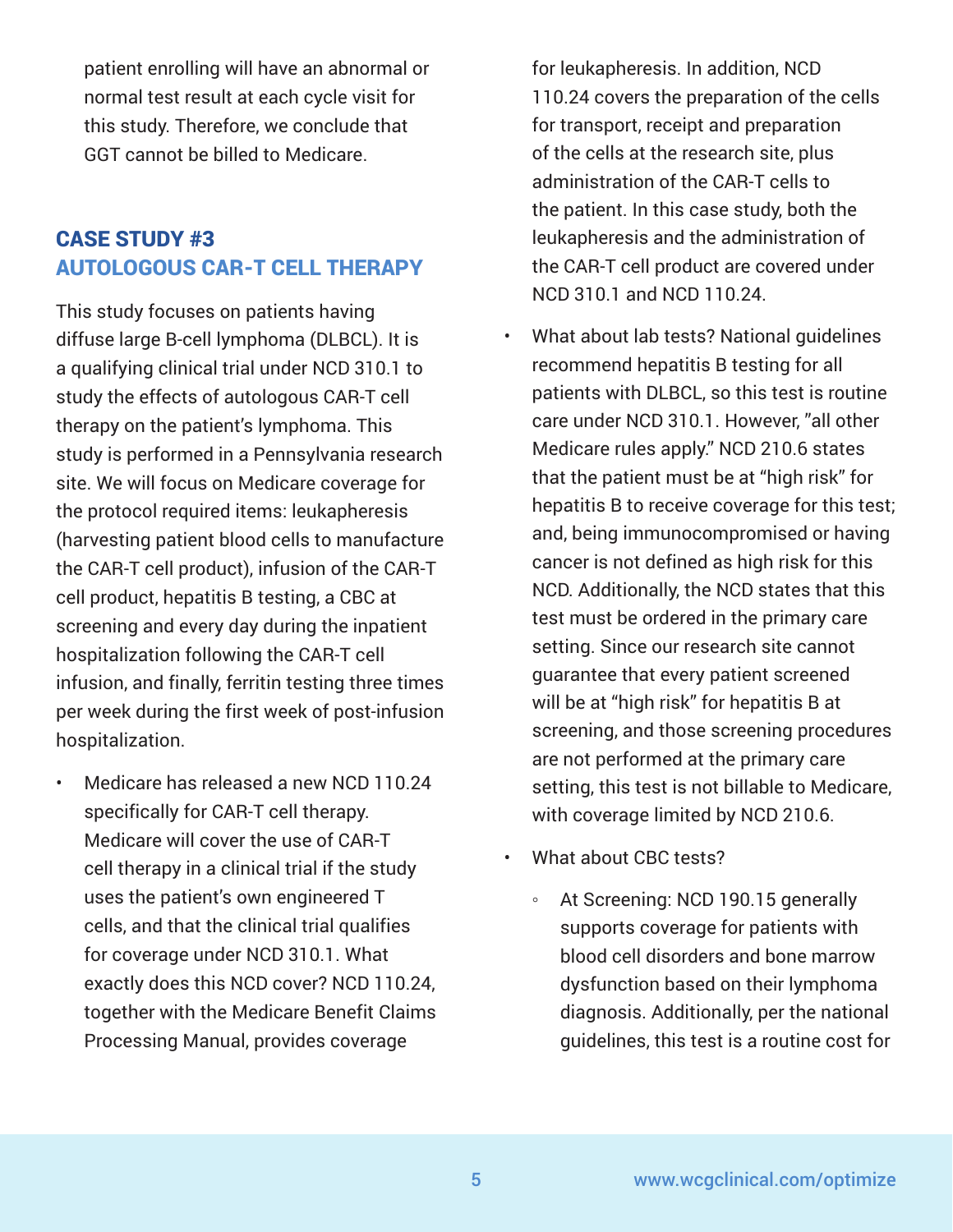patients with lymphoma. Our patient population is eligible for coverage for a CBC per NCD 190.15; so, the screening CBC is billable with coverage supported by NCD 310.1 and NCD 190.15.

- During the hospitalization after CAR-T cell infusion: The guidelines do not provide specific guidance on CBC testing frequency during inpatient hospitalization. Your site needs to determine a reasonable and necessary frequency for CBC testing for a hospitalized patient who recently received CAR-T cell therapy.
- Ferritin tests after treatment: This protocol requires three tests of ferritin in the first week of hospitalization following the CAR-T cell infusion. National guidelines state to test ferritin three times during the first few weeks following infusion, so we can use NCD 310.1 and the new NCD 110.24 by extension to cover the ferritin test. However, "all other Medicare rules apply." Ferritin is a laboratory test with an NCD that requires review. Medicare will pay for ferritin testing if that test is used to diagnose and manage iron overload or deficiency or inform or alter the patient's treatment. DLBCL is not associated with iron imbalances per the NCD; and, as this test is occurring post-infusion of the CAR T-cell therapy, the test will not inform or alter the patient's "treatment" at the time of testing. Additionally, NCD 190.18 states that

Medicare will not cover "repeat" ferritin tests once a normal result has been established; and, we cannot guarantee at the time of coverage analysis that all patients in the study will have an abnormal ferritin result at the protocol required testing frequency. Therefore, this test is considered research related and non-billable, with coverage limited by NCD 190.18.

Note: You may recall that this case study took place in Pennsylvania; but we have not mentioned any LCDs. For this case study, there are no LCDs available in Pennsylvania for analysis. Remember to double check for LCDs for all items and services required in the clinical trial – these location-specific coverage determinations are important to reference and incorporate whenever they're applicable.

### CASE STUDY #4 CONGESTIVE HEART FAILURE

Patients in this case study have congestive heart failure, and the institution is in California. This trial is qualifying, and no items are sponsor paid. The protocol requires that lipids and BNP be tested before treatment and then monthly during treatment. PT/ INR testing must be performed every three weeks for patients taking warfarin. We will use NCD 310.1 and other applicable NCDs or LCDs to determine if this can be billed to the institution.

The study drug is known to cause lipid-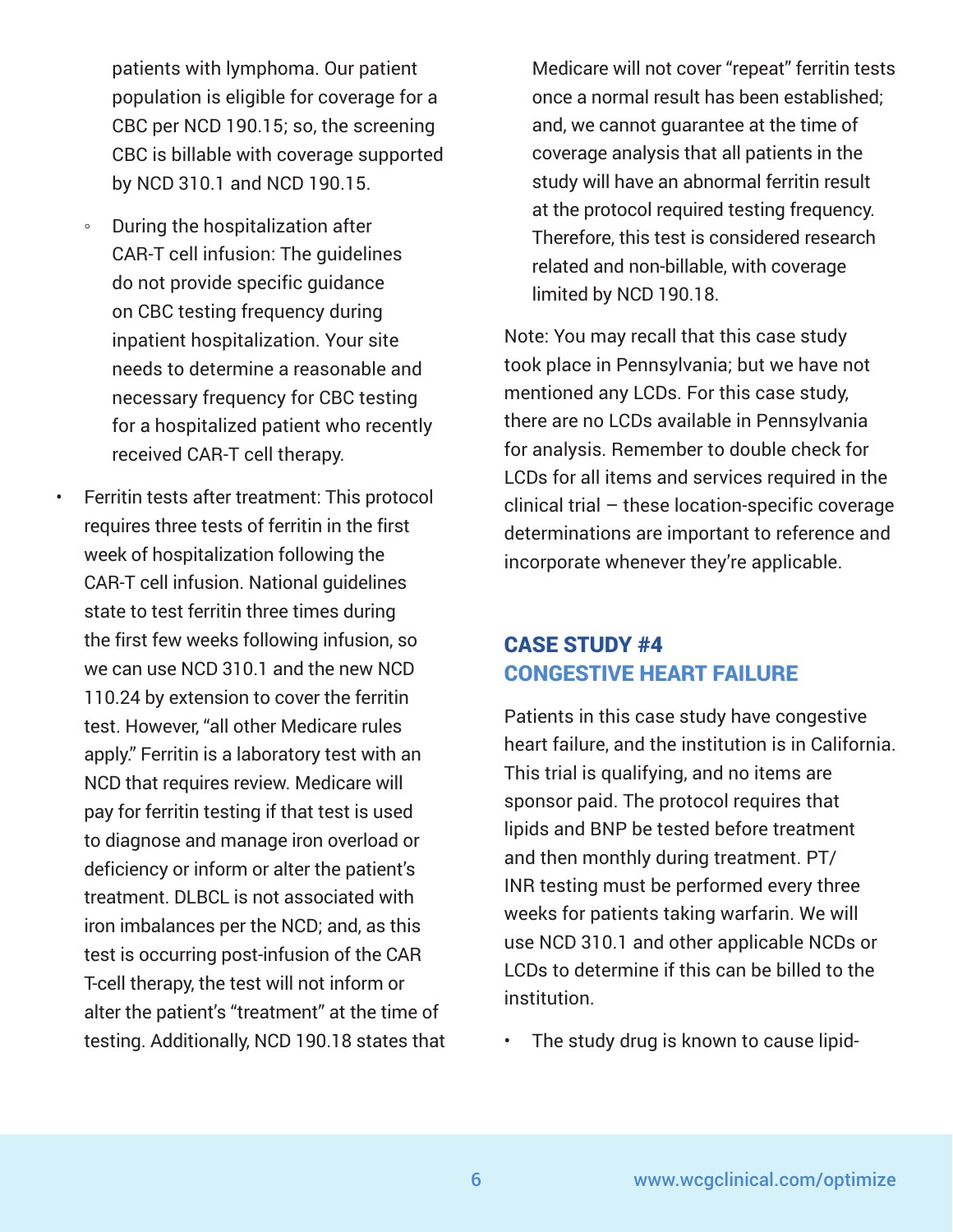related side effects. Lipid testing falls under NCD 190.23, stating that Medicare does not cover routine screening and prophylactic testing for lipid disorders. Lipid testing in this study is used to prevent and detect study product side effects, supported under NCD 310.1, but NCD 190.23 states that lipid testing is not indicated in asymptomatic individuals. Therefore, lipid testing in this trial is not covered by Medicare.

- Heart failure guidelines recommend BNP testing prior to treatment and indicate that BNP may help guide treatment for a patient. The California LCD for BNP testing states that BNP measurements for monitoring and managing congestive heart failure are non-covered. Guidelines support the test for the study's patient population, so this is supported under NCD 310.1. However, the LCD does not provide support for patients with congestive heart care, so this test cannot be billed to Medicare.
- The study drug has a bleeding side effect, and the protocol states that PT/INR is only required for patients who are taking warfarin. NCD 190.17 states that a PT may be used to assess patients taking warfarin, so this item can be billed.

#### **CONCLUSION**

Our case studies show that relying purely on NCD 310.1 alone can put sites at risk for improper billing. Determine which NCDs and LCDs impact coverage analysis at your site and build these into your CA templates and training documentation to save headaches down the road. Not all NCDs and LCDs limit coverage; some fill in the gaps when guidelines have limited or no details. Finally, some sponsors may expect certain items to be SOC based on guidelines, study product risks and the patient's underlying condition; they may not even consider NCDs or LCDs. Be prepared for negotiations.